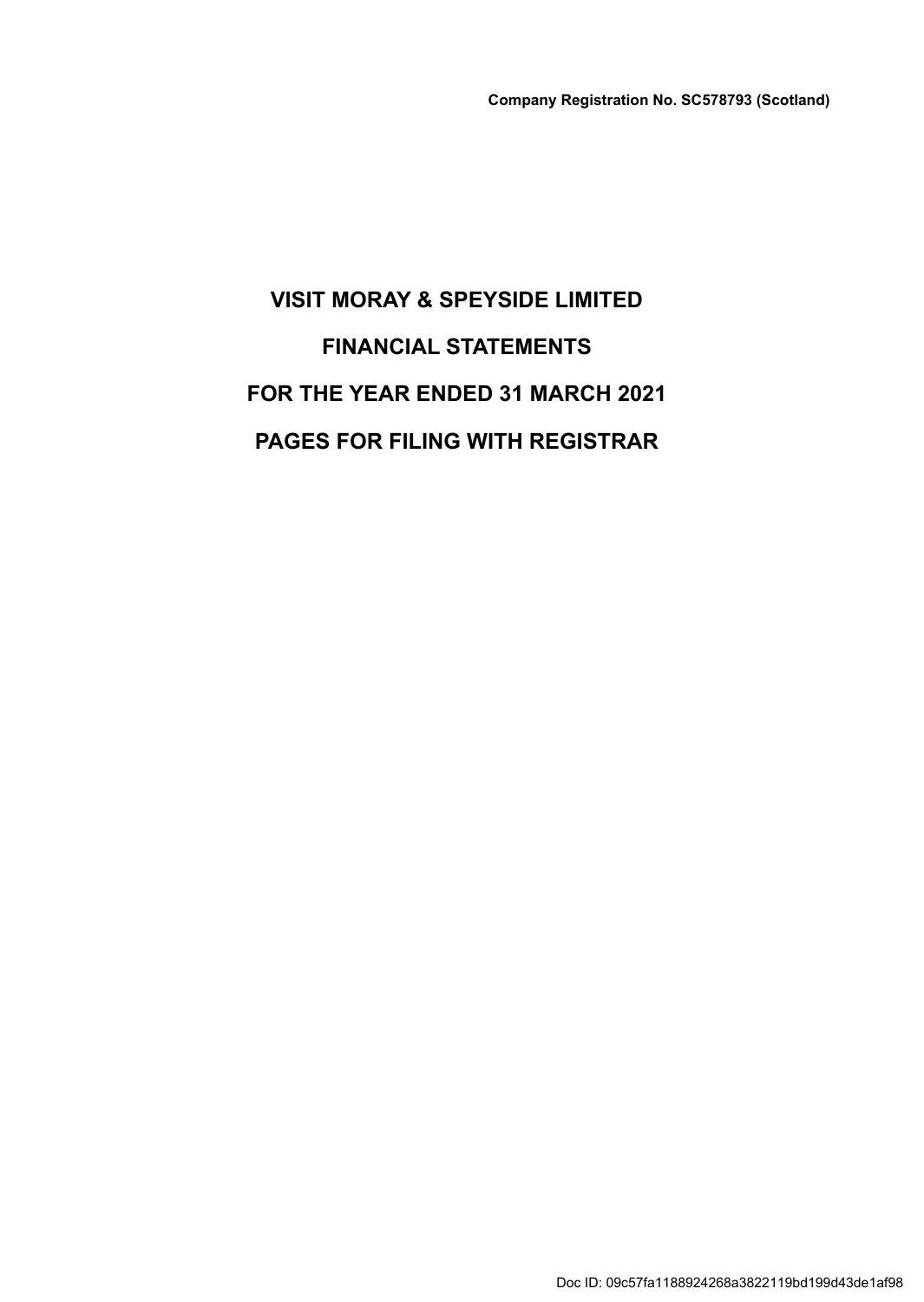# **CONTENTS**

|                                   | Page    |
|-----------------------------------|---------|
| <b>Balance sheet</b>              | 1       |
| Notes to the financial statements | $2 - 5$ |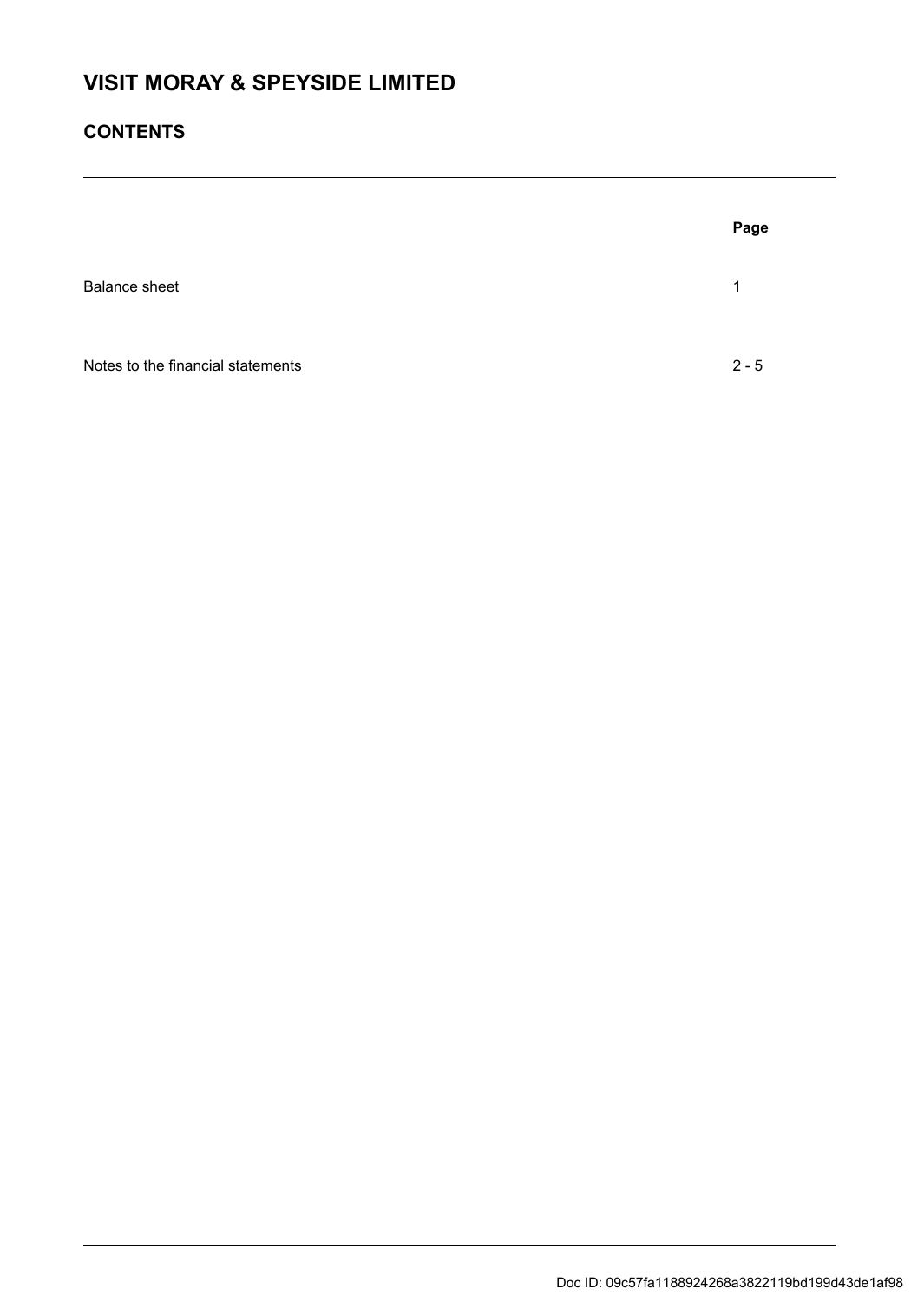# VISIT MORAY & SPEYSIDE LIMITED

# BALANCE SHEET

# AS AT 31 MARCH 2021

|                                       |              | 2021     |        | 2020 |   |
|---------------------------------------|--------------|----------|--------|------|---|
|                                       | <b>Notes</b> | £        | £      | £    | £ |
| <b>Fixed assets</b>                   |              |          |        |      |   |
| Tangible assets                       | $\mathbf{3}$ |          | 3,181  |      |   |
| <b>Current assets</b>                 |              |          |        |      |   |
| Debtors                               | 4            | 33,061   |        |      |   |
| Cash at bank and in hand              |              | 49,183   |        |      |   |
|                                       |              | 82,244   |        |      |   |
| Creditors: amounts falling due within |              |          |        |      |   |
| one year                              | 5            | (7, 322) |        |      |   |
| Net current assets                    |              |          | 74,922 |      |   |
|                                       |              |          |        |      |   |
| <b>Net assets</b>                     |              |          | 78,103 |      |   |
|                                       |              |          |        |      |   |
| <b>Reserves</b>                       |              |          |        |      |   |
| Income and expenditure account        |              |          | 78,103 |      |   |
| <b>Members' funds</b>                 |              |          | 78,103 |      |   |
|                                       |              |          |        |      |   |

The directors of the company have elected not to include a copy of the income and expenditure account within the financial statements.

These financial statements have been prepared and delivered in accordance with the provisions applicable to companies subject to the small companies regime.

07 / 11 / 2021

The financial statements were approved by the board of directors and authorised for issue on ......................... and are signed on its behalf by:

.<br>Antonio de la contenenta del California del menos proposto ..............................

L Piper **Director** 

Company Registration No. SC578793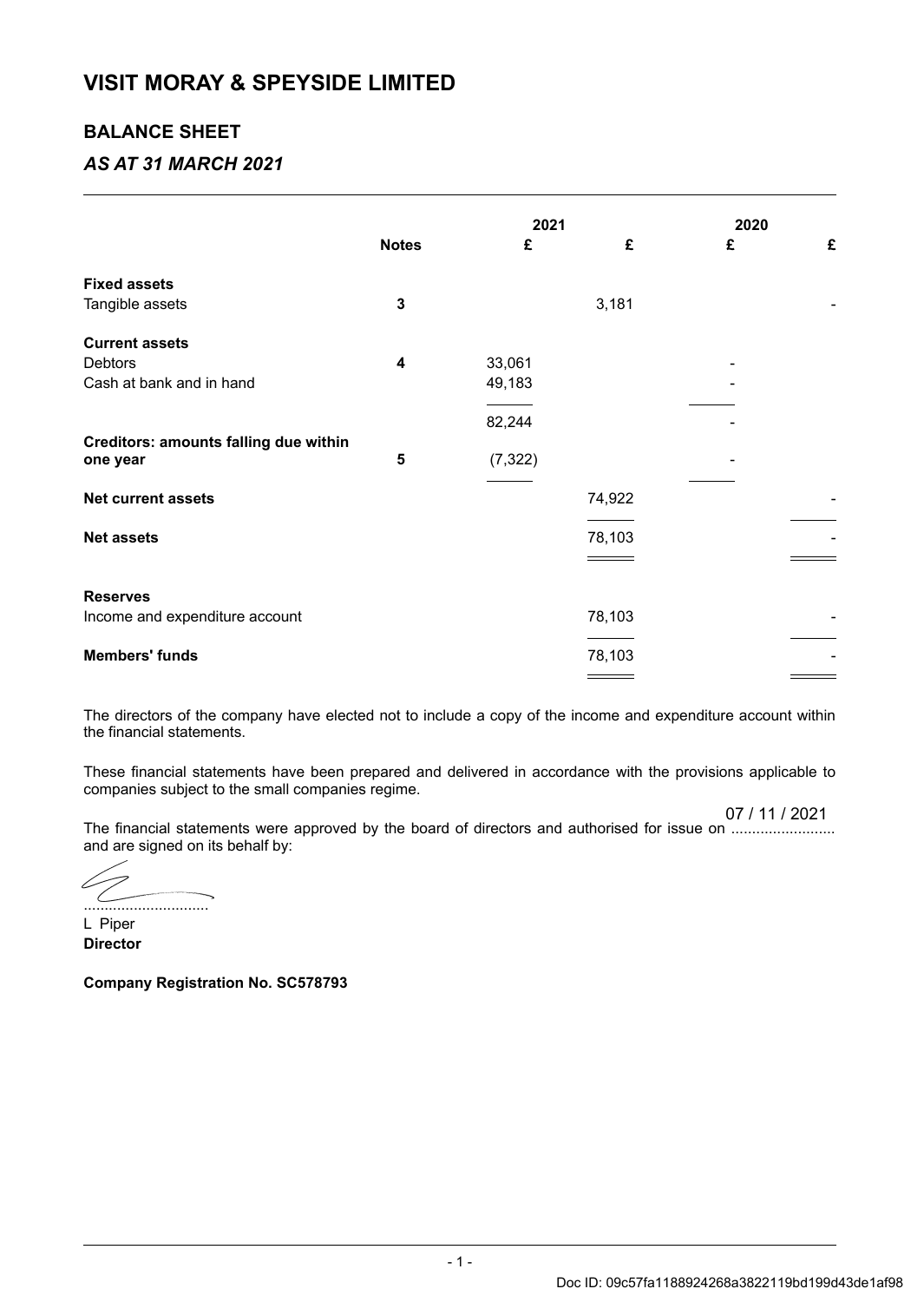# NOTES TO THE FINANCIAL STATEMENTS FOR THE YEAR ENDED 31 MARCH 2021

# 1 Accounting policies

### Company information

Visit Moray & Speyside Limited is a private company limited by guarantee incorporated in Scotland. The registered office is The Old Station, Maisondieu Road, ELGIN, IV30 1RH.

#### 1.1 Accounting convention

These financial statements have been prepared in accordance with FRS 102 "The Financial Reporting Standard applicable in the UK and Republic of Ireland" ("FRS 102") and the requirements of the Companies Act 2006 as applicable to companies subject to the small companies regime. The disclosure requirements of section 1A of FRS 102 have been applied other than where additional disclosure is required to show a true and fair view.

The financial statements are prepared in sterling, which is the functional currency of the company. Monetary amounts in these financial statements are rounded to the nearest £.

The financial statements have been prepared under the historical cost convention. The principal accounting policies adopted are set out below.

### 1.2 Going concern

At the time of approving the financial statements, the directors have a reasonable expectation that the company has adequate resources to continue in operational existence for the foreseeable future. In making this assessment, the directors have prepared cash flow projections to March 2025 showing that the company has sufficient resources to meet its financial liabilities as they fall due for at least 12 months from the date of approval of these financial statements.

Thus the directors have adopted the going concern basis of accounting in preparing the financial statements.

### 1.3 Income and expenditure

Income and expenses are included in the financial statements as they become receivable or due.

### 1.4 Tangible fixed assets

Tangible fixed assets are initially measured at cost and subsequently measured at cost, net of depreciation and any impairment losses.

Depreciation is recognised so as to write off the cost of assets less their residual values over their useful lives on the following bases:

| <b>Fixtures and fittings</b> | 25% Reducing Balance  |
|------------------------------|-----------------------|
| Computers                    | 3 Years Straight Line |

### 1.5 Impairment of fixed assets

At each reporting period end date, the company reviews the carrying amounts of its tangible assets to determine whether there is any indication that those assets have suffered an impairment loss. If any such indication exists, the recoverable amount of the asset is estimated in order to determine the extent of the impairment loss (if any).

### 1.6 Cash and cash equivalents

Cash and cash equivalents are basic financial assets and include cash in hand and deposits held at call with banks.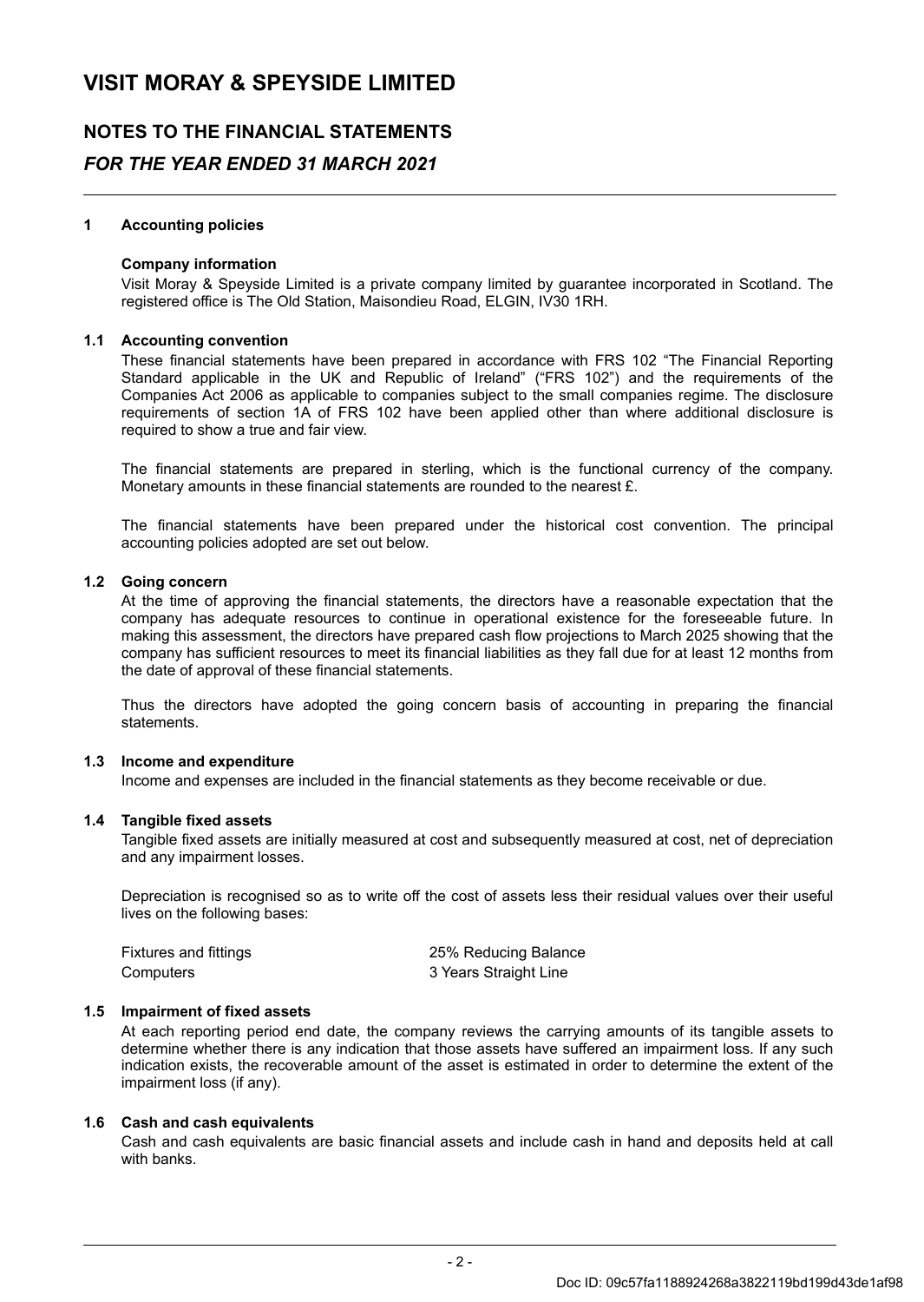# NOTES TO THE FINANCIAL STATEMENTS (CONTINUED) FOR THE YEAR ENDED 31 MARCH 2021

# 1 Accounting policies (Continued)

# 1.7 Financial instruments

The company has elected to apply the provisions of Section 11 'Basic Financial Instruments' and Section 12 'Other Financial Instruments Issues' of FRS 102 to all of its financial instruments.

Financial instruments are recognised in the company's balance sheet when the company becomes party to the contractual provisions of the instrument.

#### Basic financial assets

Basic financial assets, which include debtors and cash and bank balances, are measured at transaction price including transaction costs.

#### Impairment of financial assets

Financial assets, other than those held at fair value through surplus and deficit , are assessed for indicators of impairment at each reporting end date.

Financial assets are impaired where there is objective evidence that, as a result of one or more events that occurred after the initial recognition of the financial asset, the estimated future cash flows have been affected.

#### Derecognition of financial assets

Financial assets are derecognised only when the contractual rights to the cash flows from the asset expire or are settled .

# Classification of financial liabilities

Financial liabilities are classified according to the substance of the contractual arrangements entered into.

#### Basic financial liabilities

Basic financial liabilities, including creditors, are recognised at transaction price .

Trade creditors are obligations to pay for goods or services that have been acquired in the ordinary course of business from suppliers. Amounts payable are classified as current liabilities if payment is due within one year or less.

# 1.8 Taxation

The company is exempt from corporation tax, it being a company not carrying on a business for the purposes of making a profit.

### 1.9 Employee benefits

The costs of short-term employee benefits are recognised as a liability and an expense, unless those costs are required to be recognised as part of the cost of stock or fixed assets.

The cost of any unused holiday entitlement is recognised in the period in which the employee's services are received.

# 1.10 Retirement benefits

Payments to defined contribution retirement benefit schemes are charged as an expense as they fall due.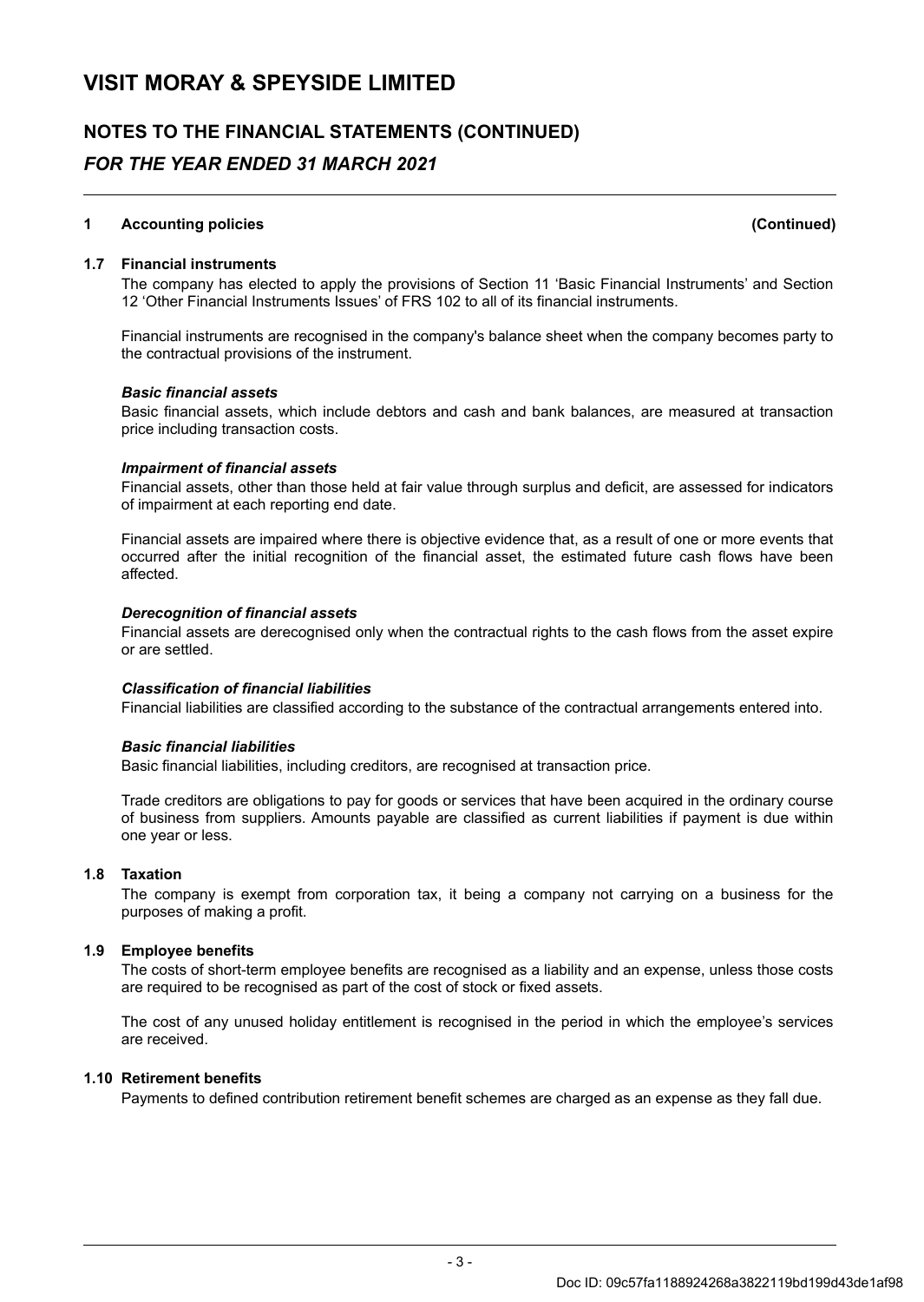# NOTES TO THE FINANCIAL STATEMENTS (CONTINUED) FOR THE YEAR ENDED 31 MARCH 2021

# 1 Accounting policies (Continued)

#### 1.11 Government grants

Government grants are recognised at the fair value of the asset received or receivable when there is reasonable assurance that the grant conditions will be met and the grants will be received.

Government grants are recognised in accordance with the accruals model. Government grants relating to turnover are recognised as income over the periods when the related costs are incurred . Grants relating to an asset are recognised in income systematically over the asset's expected useful life. If part of such a grant is deferred it is recognised as deferred income rather than being deducted from the asset's carrying amount.

### 1.12 Foreign exchange

Transactions in currencies other than pounds sterling are recorded at the rates of exchange prevailing at the dates of the transactions. Gains and losses arising on translation in the period are included in profit or loss.

#### 2 Employees

The average monthly number of persons (including directors) employed by the company during the year was:

|   |                                    | 2021<br><b>Number</b> | 2020<br><b>Number</b>                     |
|---|------------------------------------|-----------------------|-------------------------------------------|
|   | Total                              | $\overline{2}$        |                                           |
|   |                                    |                       |                                           |
| 3 | <b>Tangible fixed assets</b>       |                       |                                           |
|   |                                    |                       | <b>Plant and</b><br>machinery<br>etc<br>£ |
|   | Cost                               |                       |                                           |
|   | At 1 April 2020                    |                       |                                           |
|   | <b>Additions</b>                   |                       | 3,494                                     |
|   | At 31 March 2021                   |                       | 3,494                                     |
|   | <b>Depreciation and impairment</b> |                       |                                           |
|   | At 1 April 2020                    |                       |                                           |
|   | Depreciation charged in the year   |                       | 313                                       |
|   | At 31 March 2021                   |                       | 313                                       |
|   | <b>Carrying amount</b>             |                       |                                           |
|   | At 31 March 2021                   |                       | 3,181                                     |
|   | At 31 March 2020                   |                       |                                           |
|   |                                    |                       |                                           |